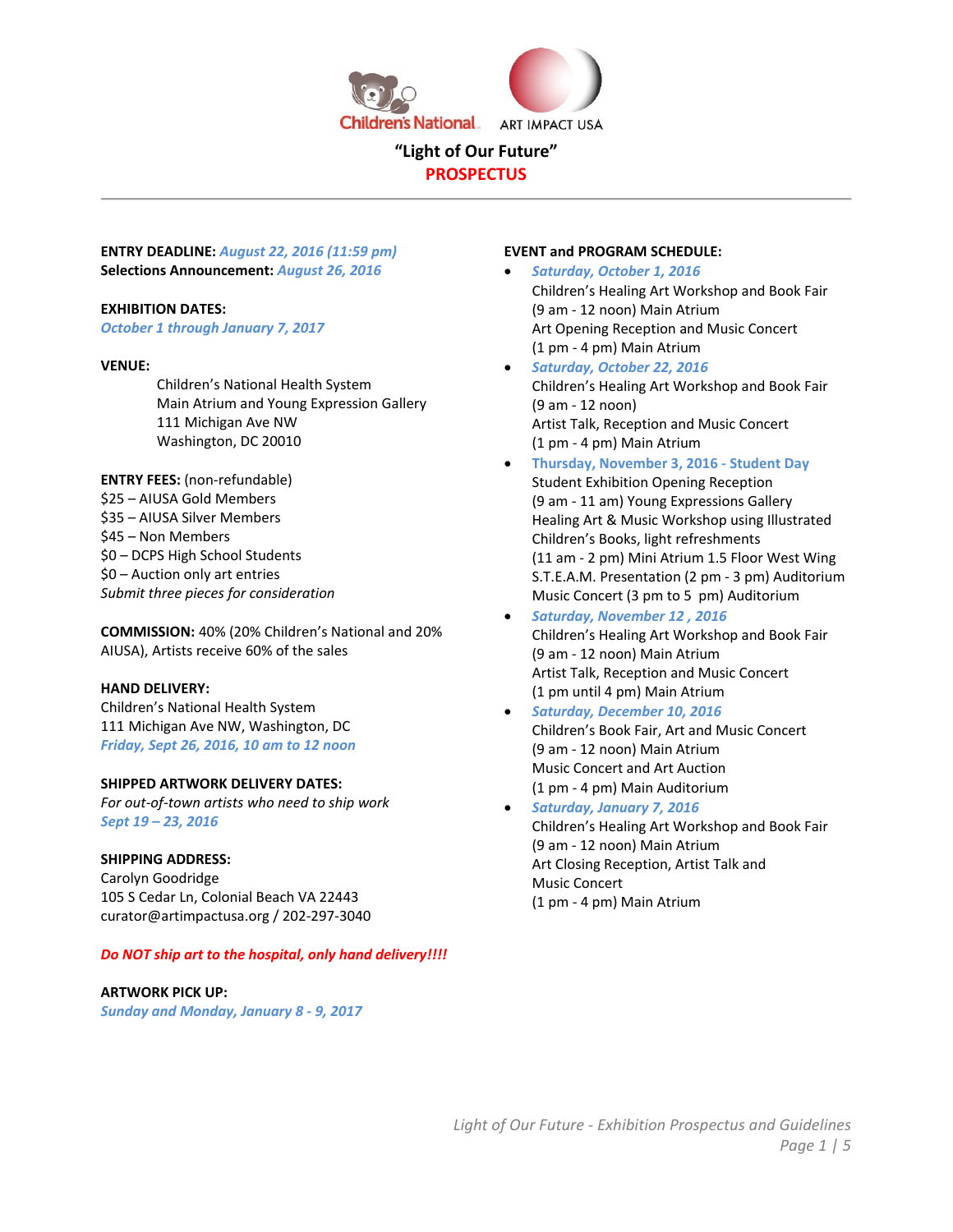

# **"Light of Our Future" EXHIBITION THEME**

## **"Light of Our Future" ‐ Create artwork to uplift spirits of the children, families, hospital staff and visitors. What would** *your* **inner child deem uplifting?**

The purpose of the exhibition is to uplift the spirits of the children, families, hospital staff and visitors – all those who view the artwork. The young patients and their families especially need brightened spirits, hearts and minds. The youth of today are the light of our future. As such, we use our artistic talents to produce works that will inspire them to have hope, know they matter, encourage their healing and present reasons for their longevity to stay stronger.

Children's National Health System is the premier provider of pediatric care in the Washington, DC, metropolitan area. Each day, our experts give kids the best possible care and the chance to be their happiest, healthiest selves. Because we don't just want kids to grow up. We want them to grow up stronger.

**\*NOTE:** Artists may be asked to make additional contributions in order to enhance and promote and executed the show and the programs (i.e., exhibition catalog publication, music performances, healing art workshops for the young patients, art auctions.) Art Impact USA is a non‐profit organization that provides exhibition opportunities for artists to show work in awesome places. We promote the exhibition which includes spectacular receptions with live entertainment, refreshments and catalog publications. We extend our best efforts to promote our exhibiting artists in order to attract prospective collectors. We provide artists with tools to boost and showcase their popularity and talent, which will only strengthen their creative careers. We want to help artists shine, not add to their financial stress. AIUSA runs primarily on charitable contributions, so additional gifts would be appreciated.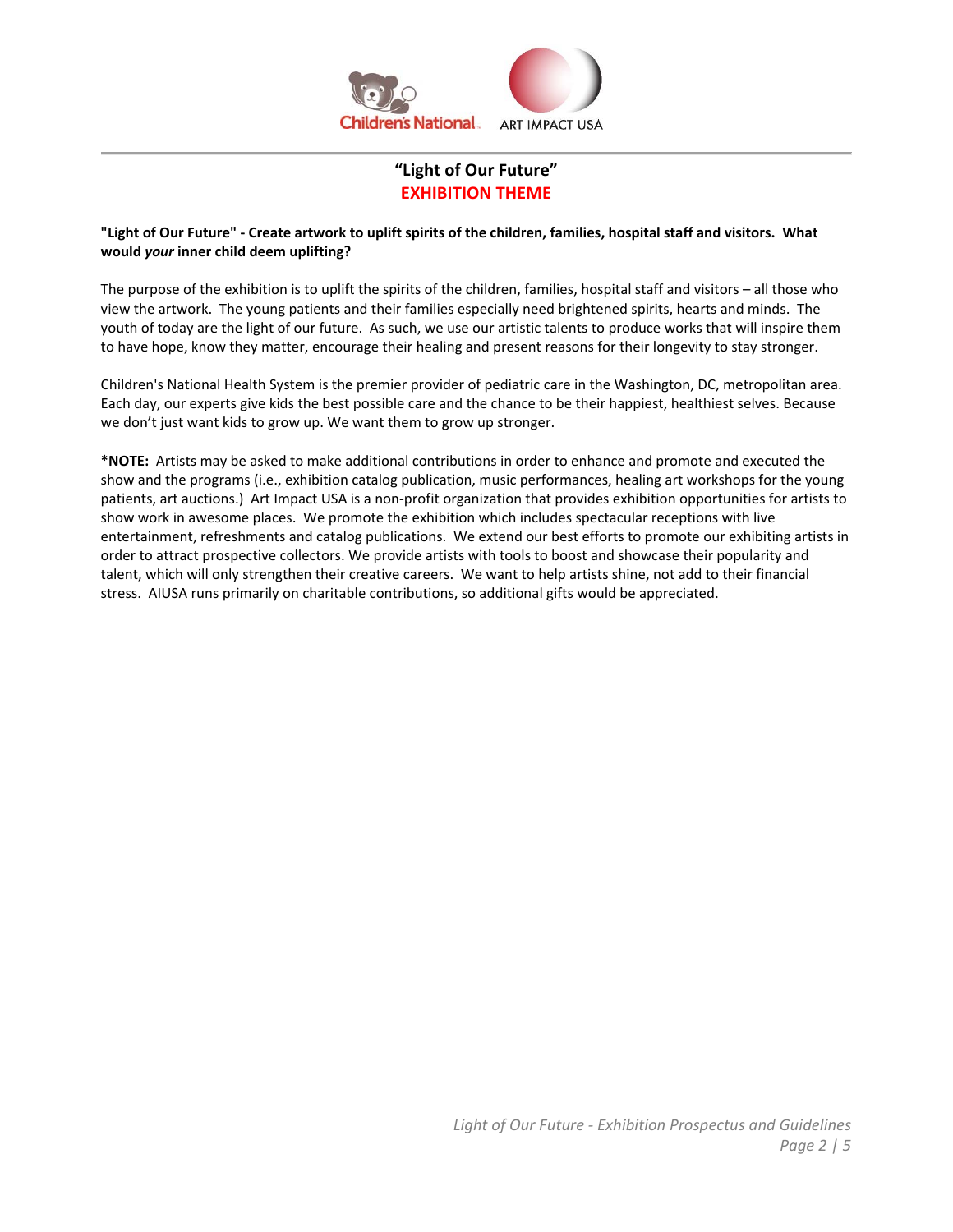

## **"Light of Our Future" PRESENTATION CRITERIA OF ARTWORK TO BE EXHIBITED**

1. **Media Restrictions:** No free standing art. To avoid a fire hazard, there is to be no exposed textile. These works must be framed behind (plexi)glass.

#### 2. **Artwork:**

Works must be able to hang on the wall. All delivered paintings must be dry. All artwork must be the same piece that was selected for this exhibition. No nudity.

- 3. **Framed Dimensions:** No larger than 38" w by 60" h. Exceptions may be made on a case by case basis.
- 4. **Frame:**  Neat, clean, sturdy and complementing artwork. Unframed canvas should have finished edges. Mixed media artwork must be suitably framed.
- 5. **Glass** [if applicable]**:** Clean inside and out.
- 6. **Hanging hardware:** All framed and/or unframed artwork must have hanging wire, D‐rings or screw eyes *securely* attached to the back of the artwork, and must support the weight of the piece. No saw tooth!
- 7. **Mat(s)** [if applicable]: Neat, clean and professionally cut: All four sides of mat are equal, OR top and two sides are equal and bottom is greater. Width of mat sides, top and bottom, must proportionally complement size of composition; single mat with bevel cut, OR double (triple) mats with bevel cuts. Color mat(s) complement composition.
- 8. **Identification Label**: Label for artwork must be affixed to back of artwork and include: Name of Artist, title of artwork, medium, and artist's phone number and sale price or insurance value if NFS. Small business cards are a good size to use for providing the information. Affix to back of the artwork.

All selected artwork shipped or dropped off will be reviewed by the Arts Committee (AC). **DO NOT** ship to Children's National. AC reserves the right to refuse any art work different from what was selected or if it deems to be improperly presented, unsafe, damaged, or fails to meet the standards outlined above. All packing materials must be removed by the artist immediately after delivery.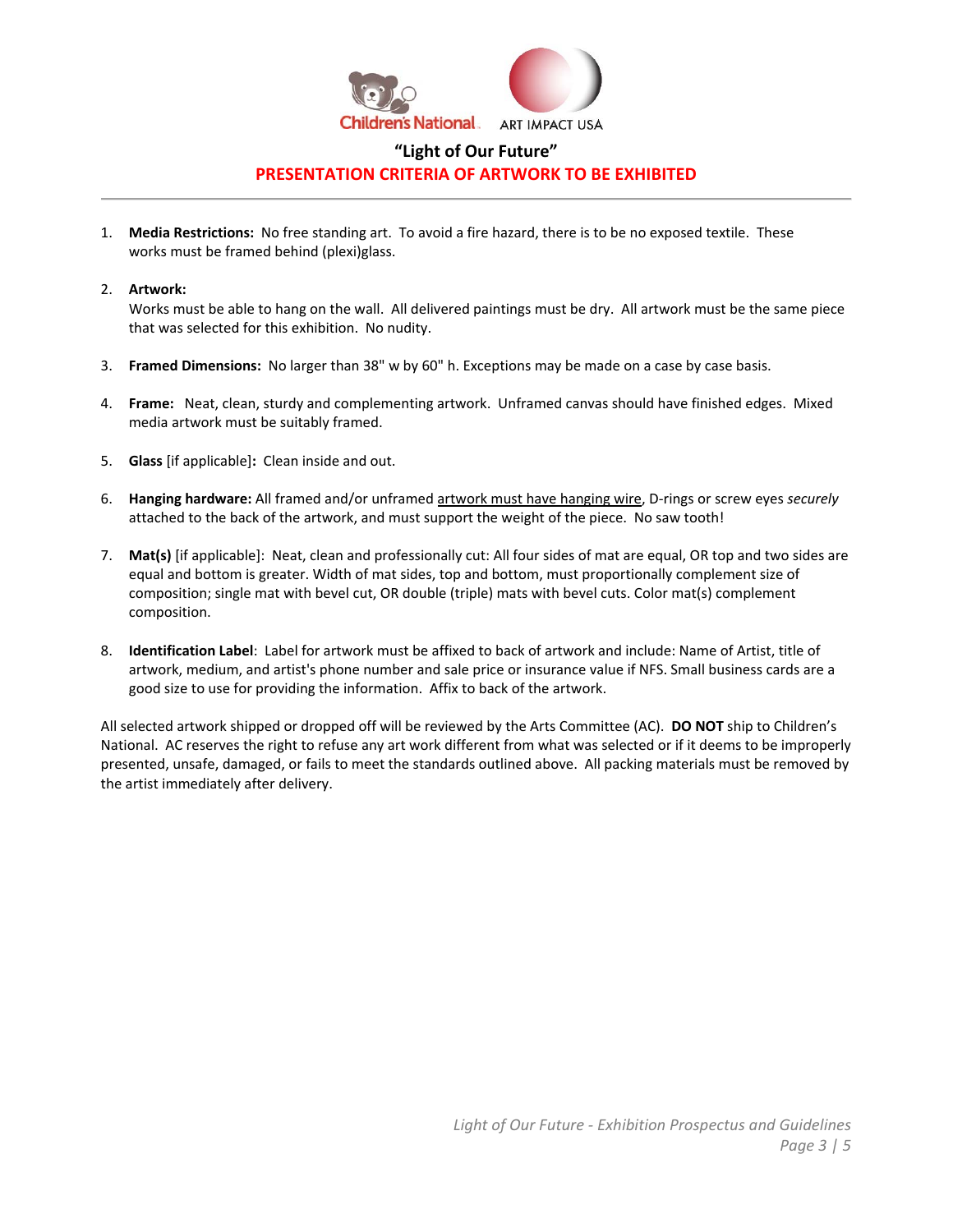

- 1. **Promotion:** Artists who have their artwork selected for participation in this art exhibition agree to the following: That AIUSA be granted usage of the chosen artwork, for display, marketing and promotional purposes and exhibition catalog. In addition, the artwork may be used for any future promotional AIUSA themed art exhibition and that usage of that image(s) is limited to AIUSA press releases, AIUSA event presentations, AIUSA articles, AIUSA graphics, AIUSA slide shows, AIUSA presentations, AIUSA event materials and for use on the AIUSA website.
- 2. **Archive:** The artist further agrees that AIUSA can maintain an archive of the chosen artwork image for the purpose of a historical documentation and as a record of past themed shows. This archive will be available for public viewing and be limited to the AIUSA website (www.artimpactusa.org). AIUSA will credit each image creator with their Artist Name, File Name and the Artist Website, if applicable. The Artist shall maintain all copyrights of any images that are submitted to AIUSA.
- 3. **Fine Art Publishing:** The Artist whose work is selected as the official image for "Light of Our Future" exhibition grants AIUSA limited copyright of the artwork for purpose of printing official souvenir fine art reproductions for sale or auction to the public and sponsors to further promote the artist and help cover exhibition costs. 40% royalty fee will be paid to the artist for sale of fine art reproductions printed by AIUSA. The artwork chosen to be the official image of the "Light of Our Future" exhibition will be announced on September 16<sup>th</sup>. All images submitted by the artist are the property of the artist and the artist retains the sole copyright and all applicable rights to said images. Images are protected and will not be copied or downloaded from the AIUSA website.
- 4. **Exhibition Catalog Publishing:** A full color, perfectly bound catalog is being published for this exhibition. Each exhibiting artist is requested to contribute \$50 and will receive 4 copies, \$10 for each additional copy. For contribution information, visit www.artimpactusa.org/LOOF‐catalog‐contribution.